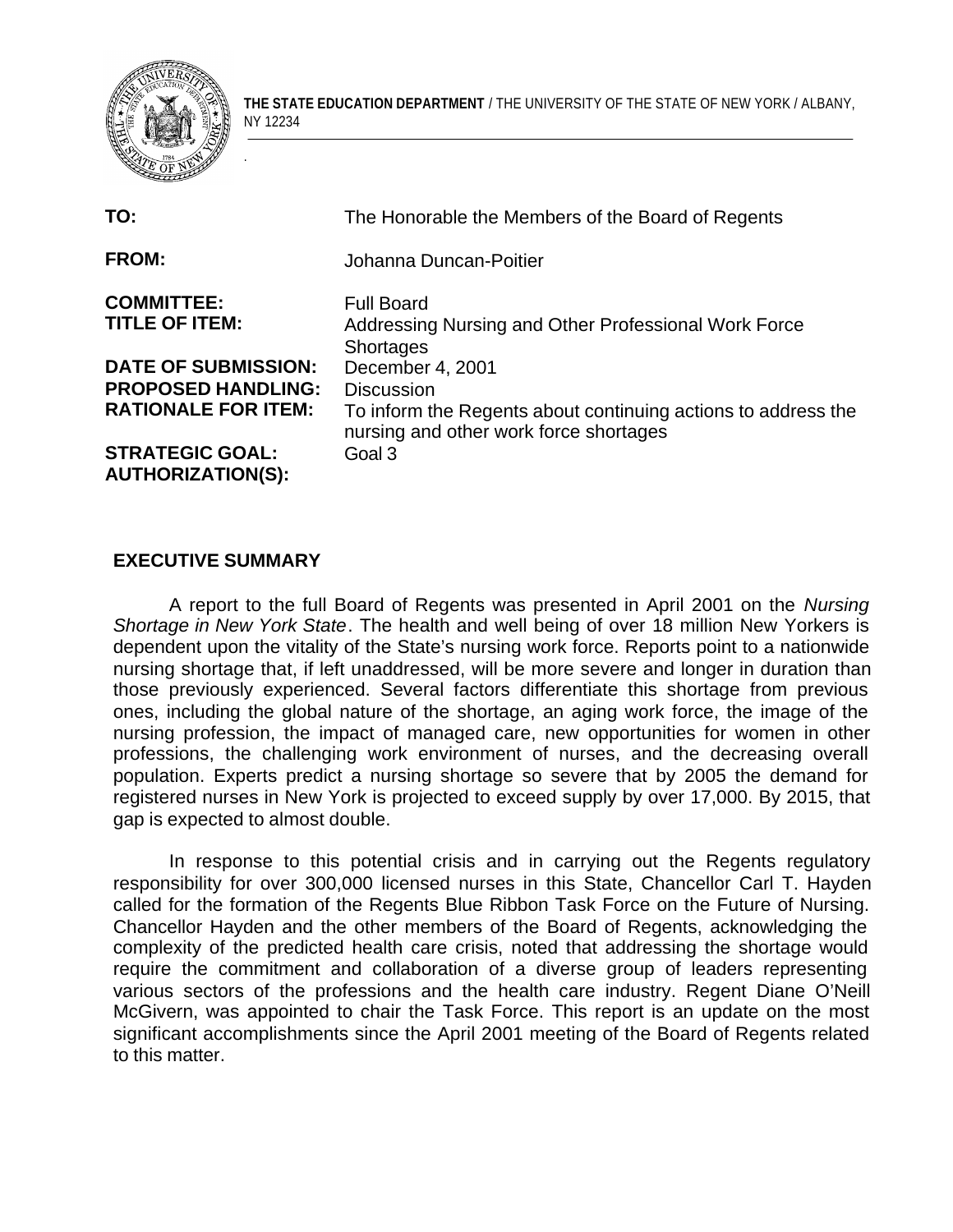As the newly appointed Chair of the Task Force, Regent McGivern invited 26 influential leaders in health care, education and government to participate in the Task Force. Members were selected based on their ability to represent significant areas of responsibility and being uniquely positioned to contribute to the resolution of the shortage.

Task Force members included members of the Board of Regents; Chief Executive Officers of the New York University Medical Center, the Visiting Nurse Service of New York, the Healthcare Association of New York State, and the Greater New York Hospital Association; the Commissioners of Health and Education; the President of the New York State Nurses Association; members of the New York State Assembly and Senate; members of the State Board for Nursing; and the Deputy Commissioner for the Professions (see Attachment A for a list of members).

Members assembled for two meetings, on June 28 and September 7, 2001, at the New York University, Division of Nursing in New York City to address the nursing shortage. The Task Force confirmed the factors leading to the shortage, detailed the complexities of the shortage in diverse health care settings, and agreed upon the severity of the problem. Members acknowledged that addressing these comprehensive issues would require both long-term and short-term strategies. The Task Force also benefited from an informative presentation from Dr. Claire Fagin, titled *When Care Becomes a Burden: Diminishing Access to Adequate Nursing.* 

As a result of an ambitious agenda and a steadfast commitment to a strong future for the nursing profession, Task Force members unanimously agreed to a set of recommendations for resolving this looming health care crisis. The report of the Task Force, *Protecting the Public,* includes the agreed-upon recommendations. These recommendations require the involvement of the health care, education and governmental sectors for implementation. As a result of the collaboration and discussions, seven key recommendations were developed by the Task Force. The criteria for selecting these recommendations included:

- may be achievable by some Task Force members;
- will have significant impact on the shortage;
- is cost effective;
- capitalizes on work already being done;
- contains long-term benefits; and
- optimizes quality patient care.

The Task Force report is available on the Department's website at www.op.nysed.gov.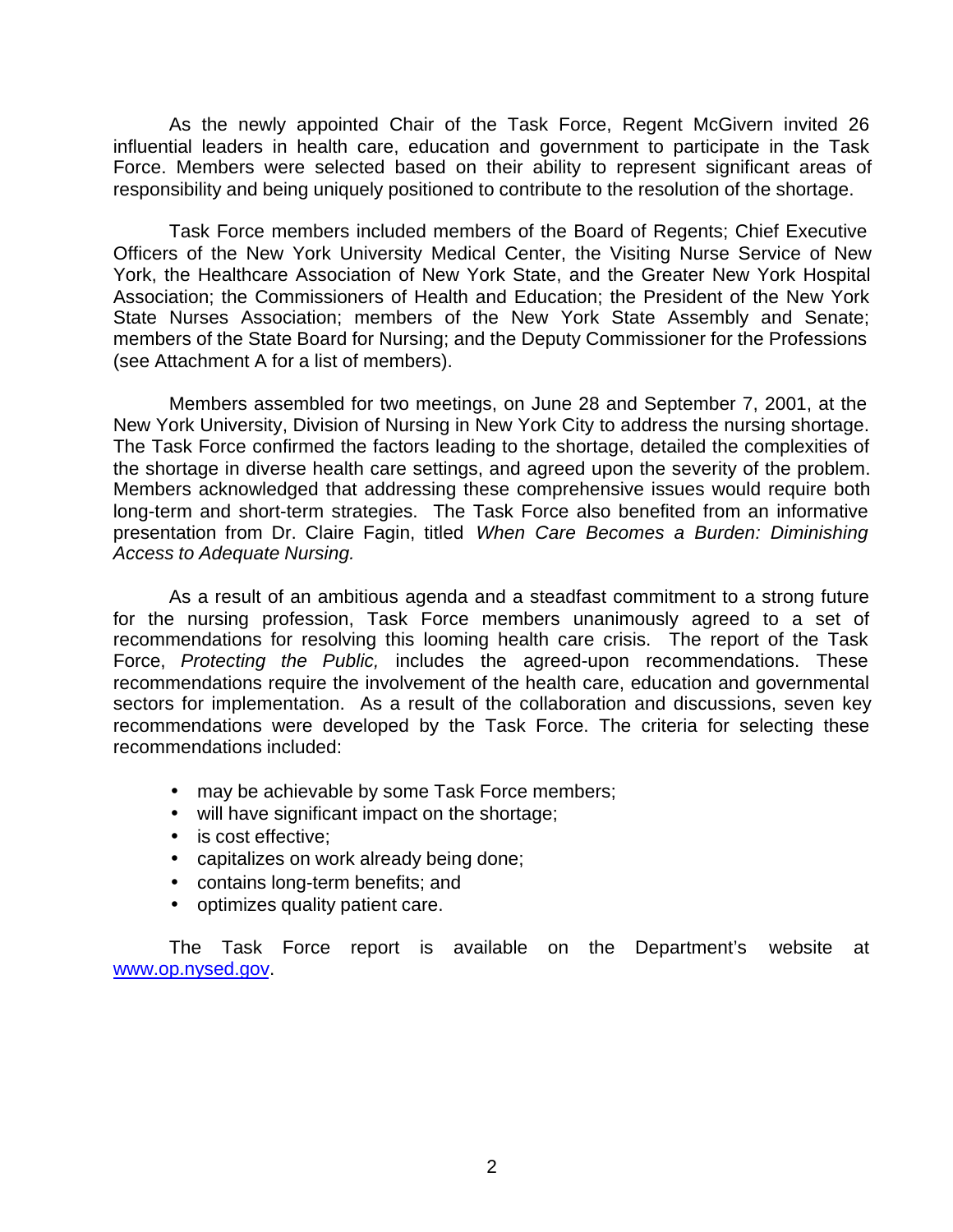## **REGENTS BLUE RIBBON TASK FORCE RECOMMENDATIONS AND SOLUTIONS**

### **Recommendations**

The recommendations of the Regents Blue Ribbon Task Force are summarized below:

**Retention**: Support initiatives to retain current nursing work force, including pursuit of best practice principles, such as the magnet hospital model.

**Recruitment**: Expand the nursing work force by recruiting additional numbers of men, minorities, non-practicing nurses, and recent high school graduates.

**Education**: Provide additional academic and financial support systems to increase the pool of nursing school graduates and create career ladders.

**Technology**: Increase the application of labor-saving technology to eliminate unnecessary, duplicative paperwork and improve access to and communication of patient information, thereby improving workplace conditions.

**Data Collection**: Develop a reliable central source of data on the future need for nurses in the work force upon which employers, policymakers, futurists, researchers and legislators may base public policy and resource allocations.

#### **Clarify Existing Laws and Regulations**:

- • **Scope of Practice for Nurses**: Issue practice guidelines to clarify the legal scope of practice of nursing, including those tasks which do not require licensure. These guidelines will reaffirm the individual practitioner's responsibility for patient care, even within demanding workplace settings.
- • **Patient Abandonment**: Familiarize field with existing Regents regulations which describe patient abandonment - clarifying that refusal to work a double shift or other mandatory overtime in ordinary circumstances does not necessarily constitute professional misconduct.

## **Solutions**

A great number of solutions consistent with the Task Force recommendations are already being implemented by member organizations of the Task Force. For example:

• The Greater New York Hospital Association (GNYHA) designed and implemented a five-part series: *Nursing Leadership Seminar Series* for nurse managers that was attended by approximately 250 nurse managers. The GNYHA is also conducting public awareness campaigns and providing outreach to immigrant and refugee populations.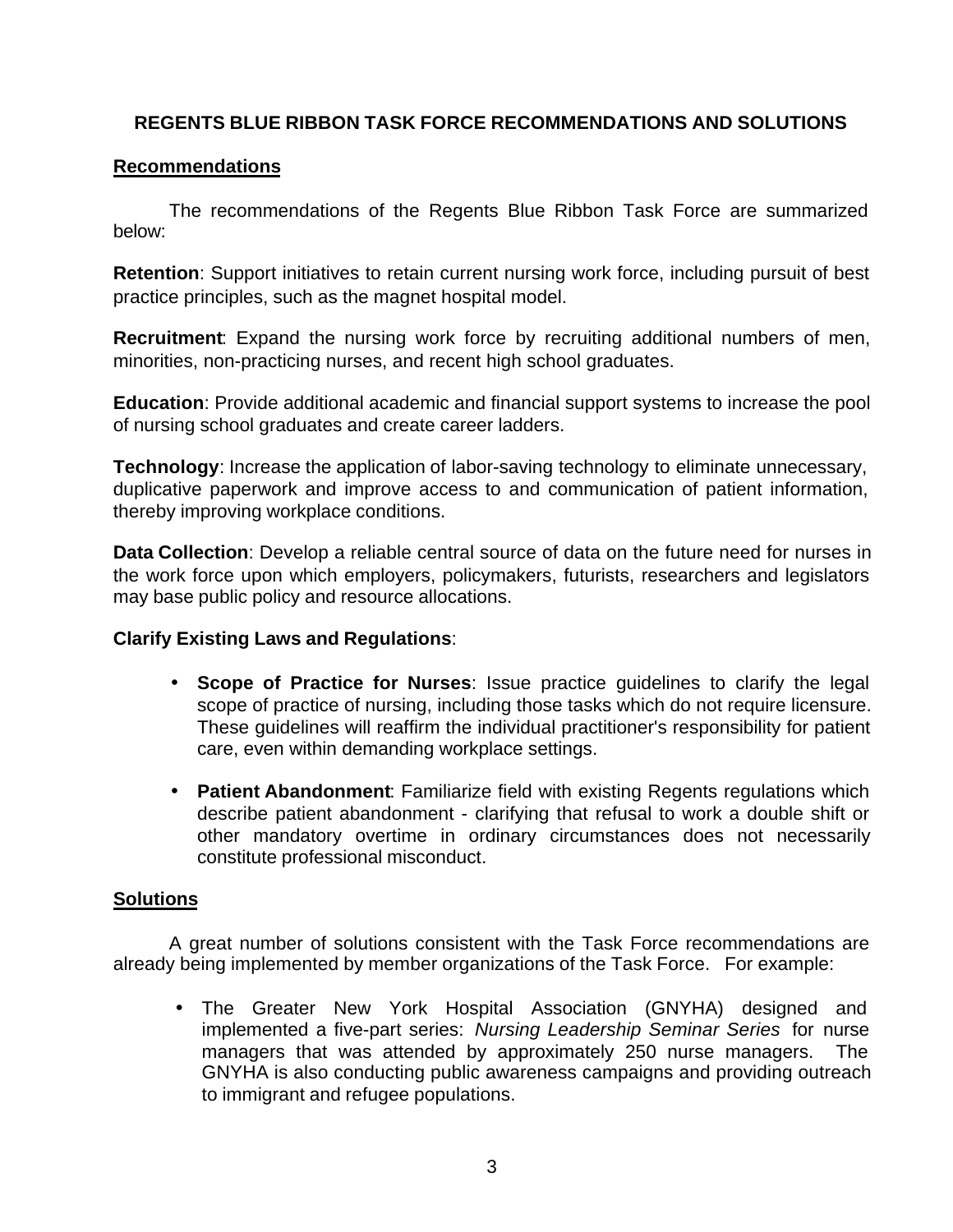- The Healthcare Association of New York State (HANYS) is sponsoring several workshops for their member hospitals, focusing on such topics as: successful strategies for communicating value and respect and providing recognition and reward for health care workers and best practices in recruitment strategies.
- Other organizations, including the New York State Nurses Association and the State Education Department, through the State Board for Nursing, are maintaining speakers bureaus and working with school counselors to better advise students regarding the profession of nursing.

A complete listing of these ongoing activities is included in the attached Blue Ribbon Task Force report.

## **NEXT STEPS**

The work of the Task Force set the stage for discussions at the *Forum on the Future of Nursing* that was scheduled to occur on October 29, 2001. The Forum had to be postponed indefinitely due to new fiscal constraints resulting from the September 11<sup>th</sup> tragedy which affected State government and many other agencies. The Board of Regents, the Education Department and the State Board for Nursing remain committed to working with our many partners to address the nursing shortage. The work continues in a variety of formats and venues across the State. These ongoing activities and plans are described below.

### **I. Implement Task Force Recommendations within the State Education Department's Statutory and Regulatory Authority**

## **A. Clarify Existing Laws and Regulations**

In line with Regents Goal  $3 -$  "The public will be served by qualified, ethical professionals who remain current with best practice in their fields...," the State Education Department, with the assistance of the State Board for Nursing, will pursue the Task Force recommendations to clarify the existing legal and regulatory framework.

#### 1) Task Force Recommendation - Scope of Practice for Nurses: **Issue practice guidelines to clarify the legal scope of practice of nursing, including those tasks which do not require licensure. These guidelines will reaffirm the individual practitioner's responsibility for patient care, even within demanding workplace settings.**

As a result of the recommendations of the Regents Task Force, the State Board for Nursing is examining issues related to scope of practice concerns that may require clarification based on work force shortages. Guidelines regarding the use of unlicensed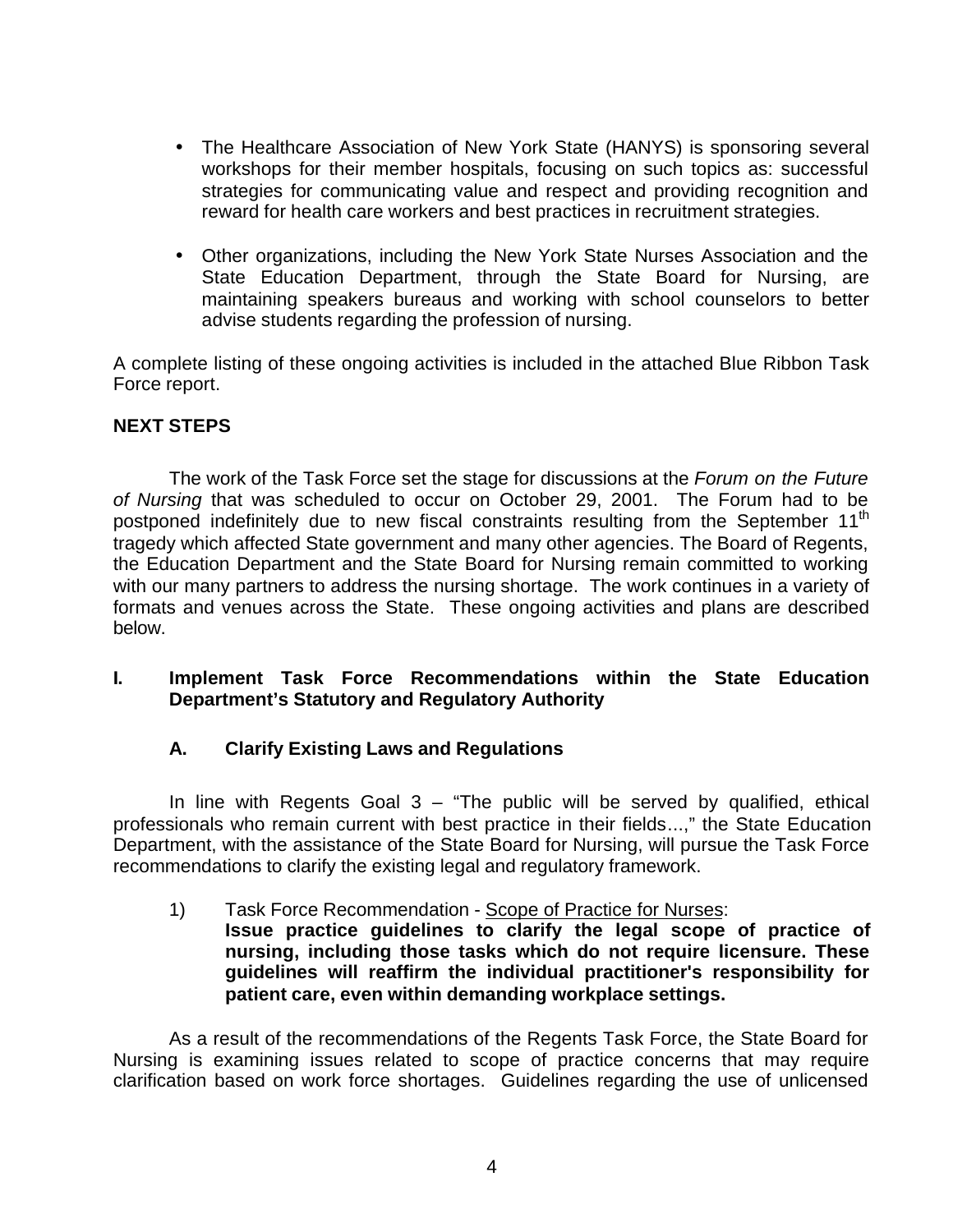assistive personnel and the role of the Licensed Practical Nurse performing certain tasks in certain settings are in progress.

#### 2) Task Force Recommendation - Patient Abandonment: **Familiarize field with existing Regents regulations which describe patient abandonment - clarifying that refusal to work a double shift or other mandatory overtime in ordinary circumstances does not necessarily constitute professional misconduct.**

The State Board for Nursing is developing specific guidelines to clarify that refusal to work a double shift or other mandatory overtime in ordinary circumstances does not necessarily constitute professional misconduct, so that nurses are aware that inappropriate threats of charges of professional misconduct for such instances are not warranted.

 been added to the Office of the Professions' website (www.op.nysed.gov). Excerpts from The Department has also begun to address this recommendation by familiarizing the health care community with the regulation on patient abandonment as contained in Part 29 of the Rules of the Board of Regents on professional misconduct. Part 29 has recently Part 29 are also publicized to consumers through the *You Have the Right to Competent Professional Service* brochure, as well as to professionals through various practice guidelines.

## **B. Improve Available Data**

Task Force Recommendation – Data Collection:

**Develop a reliable central source of data on the future need for nurses in the work force upon which employers, policymakers, futurists, researchers and legislators may base public policy and resource allocations.** 

Work is under way to determine how to cost effectively develop reliable data on the future need for nurses in the work force for use by employers, policymakers, researchers and legislators. The options being explored include:

- $\bullet$  identify all repositories of relevant data and their source(s);
- identify ways to better coordinate collection or sharing of the existing data; and/or
- identify any gaps in data and how to best fill those gaps through existing or new means.

## **II. Disseminate the Task Force Report**

In her letter accompanying the Task Force report, Regent McGivern noted "resolving the nursing shortage will demand cooperation, foresight and thoughtful planning. In many cases, it will require changing the way we think and work….Now we call upon others – consumers, health care practitioners, associations, legislators, educators, government leaders – to join us in preserving the integrity of the nursing profession and upholding high standards of public protection." By widely distributing the Blue Ribbon Task Force report,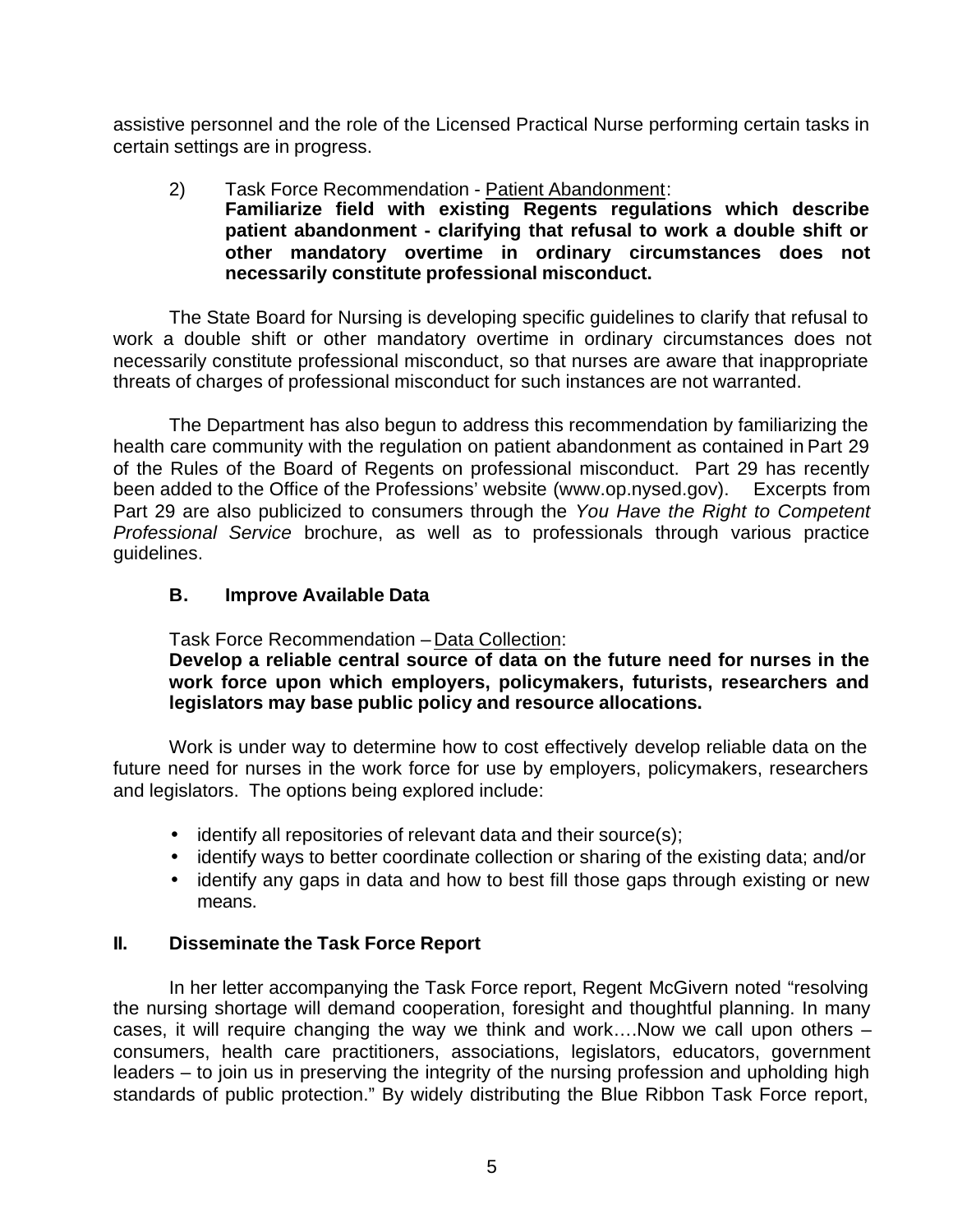we can be assured that these diverse partners are aware of the recommendations of the Task Force and the projects initiated to address the nursing shortage.

We are in the process of distributing the Task Force report to the original 300 invitees to the *Forum on the Future of Nursing* and to members of the New York State Congressional delegation. It will also be shared with members of the New York State Senate and Assembly. Other avenues for distribution are being considered, including:

- health facilities:
- nursing education programs;
- Task Force partners to distribute the report to their constituencies; and
- school counselors.

The initial report to the Board of Regents and the Task Force report are also being regularly accessed on the web as the following data shows:

- • **Nearly 1,600** hits on the **April Regents Report on the Nursing Shortage** from September 1 to November 14, 2001.
- • **Over 500** hits on the **Task Force report** from October 1 to November 14, 2001 and another **500 hits** on the **"highlights" and "recommendations" sections** of the Task Force report from October 1 to November 14, 2001.

This active use of the report demonstrates the high level of interest it has generated.

#### **III. Outreach**

To engage local hospitals, practitioners, and consumers in resolving this shortage, Department staff have made numerous presentations, as part of their ongoing work, advancing the work and recommendations of the Regents Blue Ribbon Task Force on the Future of Nursing with approximately 1,500 members of groups including:

- Centennial Convention of the New York State Nurses Association;
- Council of Practical Nurse Educators:
- Coalition of Nurse Practitioners Annual Convention:
- New York State Department of Health, Nursing Hospital and Primary Care Surveyors;
- New York State Society of Aging Legislative Town Hall Meeting; and
- New York Organization of Nurse Executives (NYONE).

In addition, State Nursing Board members are speaking to "grass roots" groups, such as parent teacher associations, local nursing associations, and religious organizations. These presentations include background on the nursing shortage, the Regents response and requests for support of partnerships with schools, with employers and others in addressing the problem.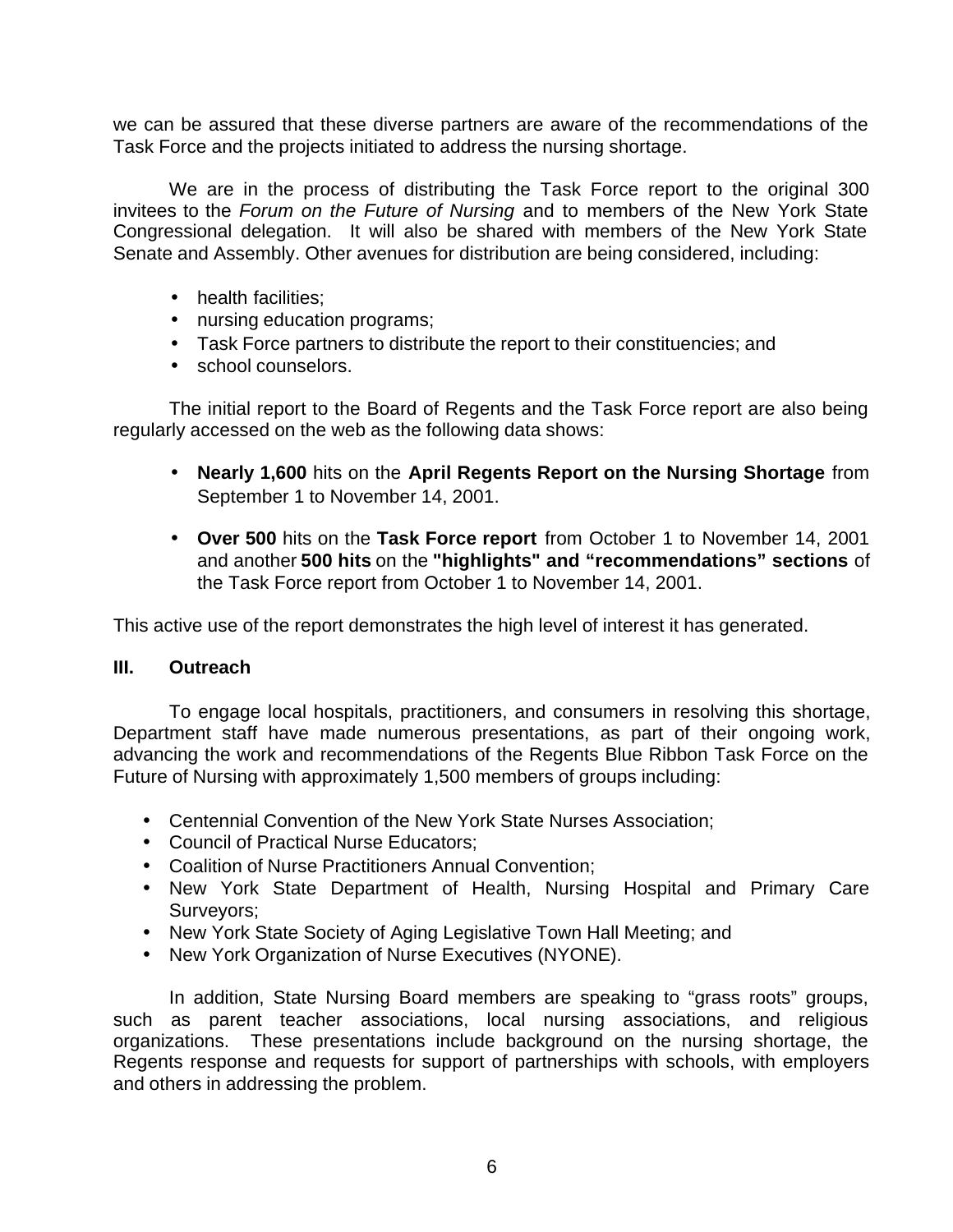#### **IV. Regents Public Policy Conference - November 7, 2001**

The Regents Public Policy Conference was a direct follow-up to the work of the Task Force. With more than 300,000 licensees, nursing, the largest of the licensed professions, was facing the most critical and immediate shortage and thus was the logical choice for the Regents attention and swift action. The work that is being done to address the nursing shortage is generating ideas and solutions that can also apply to other professions.

At the Public Policy Conference led by Chancellor Hayden, Regent McGivern, together with a member of the State Board for Nursing, shared the lessons learned from the Task Force. Commissioner Mills noted that the important work of the Task Force will now continue in different ways and stressed the importance of this Public Policy Conference discussion in alerting us to other threats to public safety due to work force trends across professions. Not all factors contributing to professional shortages are universal, and those factors unique to each profession must be considered if appropriate strategies for each profession are to be developed. Strategies useful in addressing the nursing shortage or strategies that have not been effective can be reconsidered from the unique perspective of other professions, thus eliminating considerable duplication of effort and resources.

To begin to accomplish this, panelists from State professional boards and professional associations representing engineering, nursing, pharmacy, physical therapy, public accounting and respiratory therapy (see Attachment B for a list of participants) addressed the following:

- current work force trends in these professions;
- similarities and differences in these professions to the findings of the Regents Blue Ribbon Task Force on the Future of Nursing; and
- next steps for boards and associations in contributing to the solutions.

#### **V. Clearinghouse for Strategies to Address the Nursing Shortage**

As indicated earlier in this report, members of the Task Force are addressing the nursing shortage and implementing recommendations through their respective organizations. Recognizing opportunities for benchmarking and collaboration, the State Education Department will serve as a clearinghouse for these efforts. Staff will collect periodic reports from Task Force members tracking recent activities or strategies to address the nursing shortage, subsequent impacts, and contacts for additional information and/or opportunities for alliances. Information will then be distributed to Task Force members and other designated partners, encouraging further activity and collaboration.

#### **VI. Issue Practice Guidelines**

The New York State legal and regulatory framework is a guiding force for professional practice, carefully designed by the Regents, the Commissioner of Education,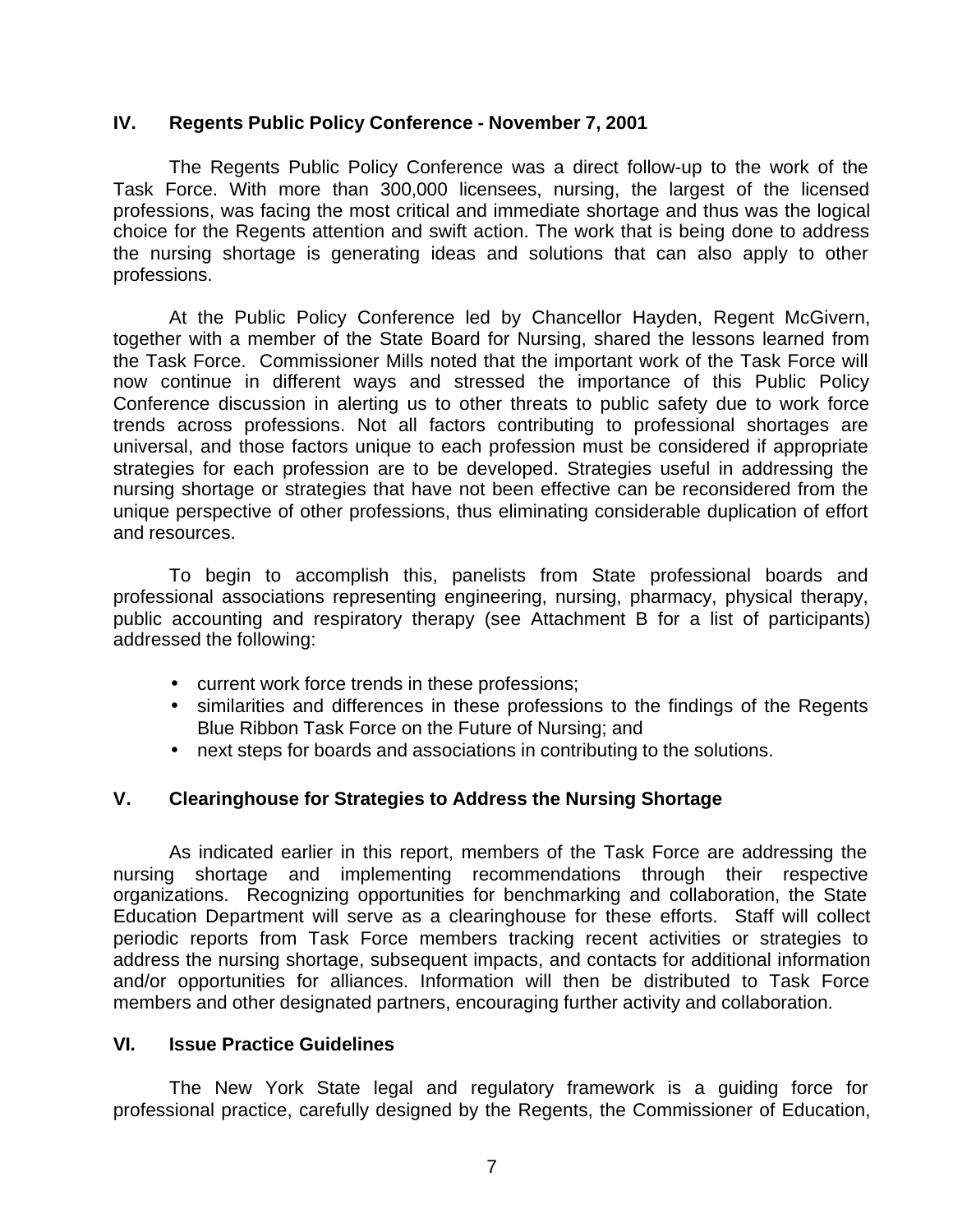the Legislature and other policymakers, with wide input. As the scope and breadth of professional practice continue to expand, it is necessary to illuminate and clarify existing laws, rules, and regulations in the face of changing workplace settings, improved technology, and other evolving factors. Especially in times of new opportunities and challenges for practitioners, it is critical that the Regents and the Department promote and maintain high standards of public protection.

The State Education Department, with the assistance of the relevant professional State boards, periodically issues practice advisories in response to questions from licensees and the general public, newly enacted laws or regulations, or other factors and issues requiring clarification. These advisories are issued as part of the Department's regulatory function. The following are examples of the types of practice advisories that have been issued.

- • Practice guidelines clarifying the acceptable administration of **immunizations and anaphylactic agents** by registered professional nurses using **non-patient specific orders and protocols** were sent to almost 400,000 registered professional nurses, licensed practical nurses, nurse practitioners, pharmacists and physicians. These guidelines also provide useful information for registered professional nurses regarding **the role of LPNs in administering immunizations**. State Board office staff are available by phone, fax, and e-mail to assist health care providers as they use this new information within their professional settings. Easy-to-read practice guidelines and frequently asked questions have also been added to the Office of the Professions' website (www.op.nysed.gov).
- • **A plain-language review of pertinent rules and regulations** clarified for 81,000 physicians, nurse practitioners, and physician assistants the laws and regulations that **define the roles of nurse practitioners and physician assistants**. This review was prepared in recognition of the increasingly diverse yet collaborative roles these professionals are playing in the delivery of health care services. This clarification helped to ensure that appropriate comprehensive care is delivered safely and efficiently by each individual practitioner.
- • **A practice guideline containing questions and answers relating to the electronic transmission of prescriptions** was sent to more than 135,000 pharmacists, prescribers, including physicians, dentists, podiatrists, optometrists, veterinarians, physician assistants, midwives, and nurse practitioners, and representatives of related entities such as hospitals and pharmacies, to bridge the communication gap among health care professionals and eliminate inconsistencies in interpretation.
- In response to questions raised to the State Board for Nursing regarding qualifications required to serve as first assistants to surgeons and the incidence of possible illegal activities, the Office of the Professions issued a practice advisory to all physicians, nurses, and health care facilities. The advisory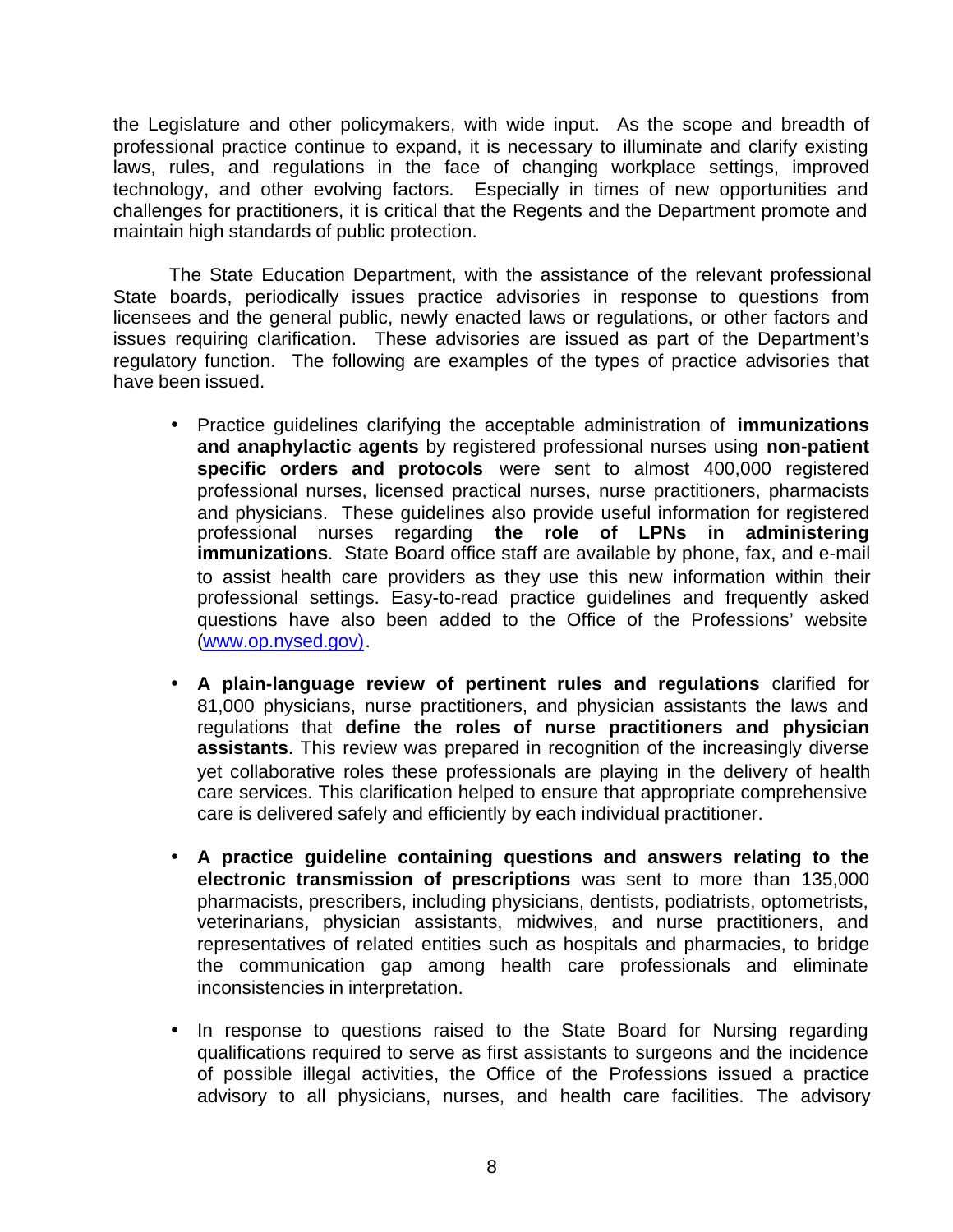**clarified that non-licensed personnel are not authorized to assist surgeons in this capacity**, thereby ensuring public protection through the use of qualified licensees in these critical positions.

State Education Department legal staff are working with various stakeholders to further clarify these and other complex, far-reaching issues. As additional practice guidelines and advisories are developed, they will be shared widely with nurses, hospitals, nursing homes and home care agency administrators and made available on the Web. Task Force members have agreed to work with the Education Department to provide input and assist in communicating this information to the field.

#### **CONCLUSION**

As more and more individuals learn about the Task Force recommendations and clearinghouse information, they will be encouraged to participate in resolving the shortage and will have the information needed to initiate new or enhance productive, ongoing activities. The Regents have an important role in addressing work force shortages. It is important to note, however, that they cannot work in isolation. Employers and their compensation policies, other State and federal agencies, the work environment and the community also have an impact on work force supply and demand. The Regents unique position as a citizen board with oversight of more than 650,000 licensed professionals enables them to observe the interrelationship of the work force across the spectrum of the 38 licensed professions that they regulate. The Regents are in a position to initiate appropriate action or serve as a catalyst for assembling the necessary partnerships to address professional regulatory and public health and safety issues. The power of the Regents is their ability to assemble critical forces during critical times to affect change.

Attachments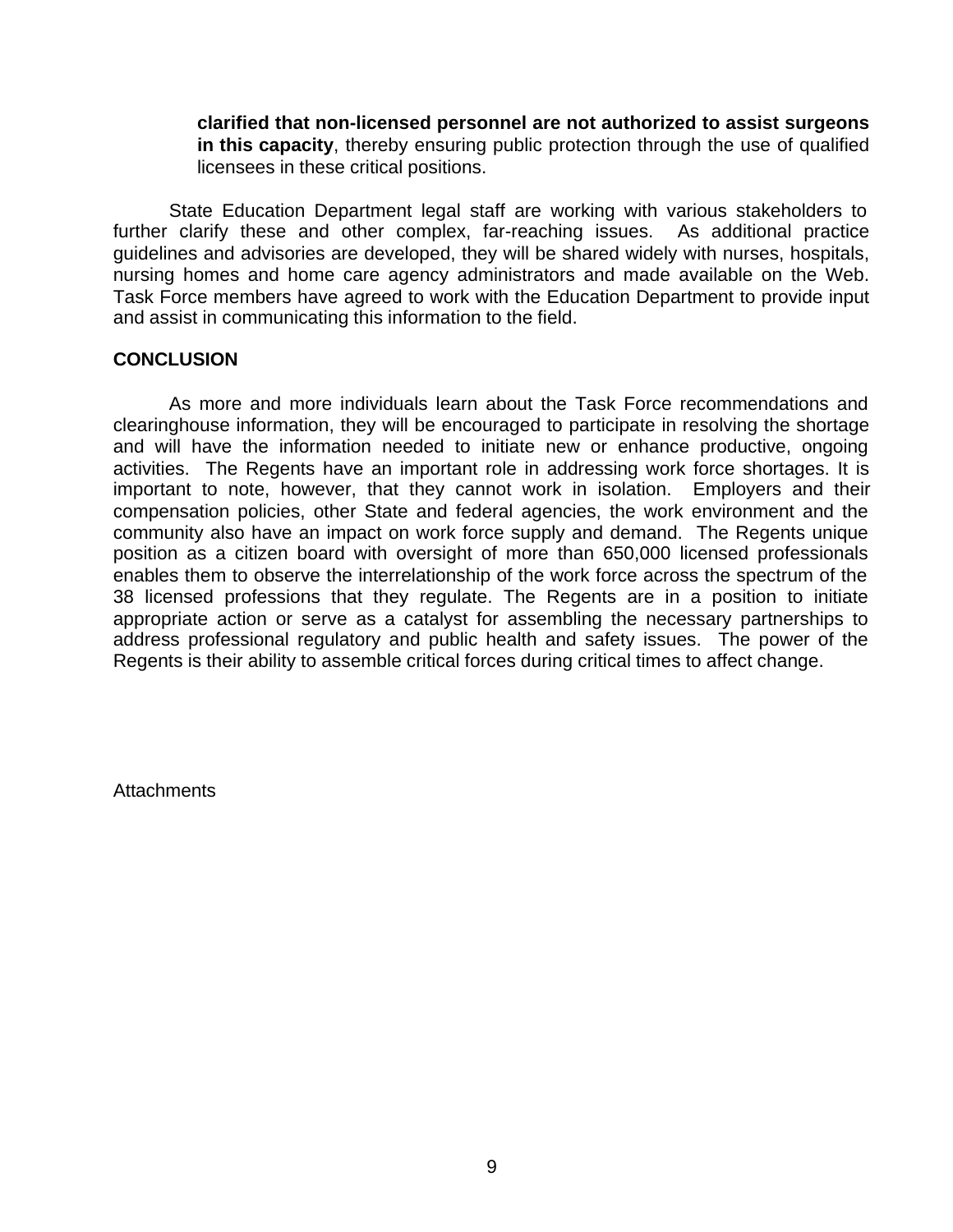# **Attachment A**

# **Members of the Regents Blue Ribbon Task Force**

# **Diane O'Neill McGivern, Task Force Chair**

- • **Anthony S. Bottar**, New York State Board of Regents
- • **Barbara Boursiquot**, New York Downtown Hospital
- • **Susan Bowar-Ferres**, Vice President and Chief Nursing Officer, New York University Medical Center; President, New York Organization of Nurse Executives
- • **Marie Castignaro**, CEO, St. Joseph's Hospital
- • **Mary Collins**, Dean, Decker School of Nursing, Binghamton University
- • **Phyllis Collins**, President, New York State Nurses Association
- • **Walter Cooper**, New York State Board of Regents Emeritus
- **Nancy Neveloff Dubler**, Director, Division of Bioethics, Albert Einstein College of Medicine
- • **Johanna Duncan-Poitier**, Deputy Commissioner for the Professions, New York State Education Department
- • **Richard N. Gottfried**, Chair, Health Committee, New York State Assembly
- • **Kemp Hannon**, Chair, Health Committee, New York State Senate
- • **Carl T. Hayden**, Chancellor, New York State Board of Regents
- **Blair Horner, Legislative Director, New York Public Interest Research Group**
- • **Eileen Lantier**, Associate Professor, Syracuse University, College of Nursing
- • **Kenneth P. LaValle**, Chair, Higher Education Committee, New York State Senate
- • **Paul F. Macielak**, President and CEO of the New York Health Plan Association
- • **Richard P. Mills** , President of The University of the State of New York and Commissioner, New York State Education Department
- • **Antonia Novello**, Commissioner, New York State Department of Health
- • **Rafael A. Olazagasti**, Senior Vice President of Medical Affairs, Benedictine Hospital
- **Patricia O'Brien**, Associate Vice President for Regulatory & Professional Affairs, Greater New York Hospital Association
- • **Eileen Quinlan**, Geriatric Nurse Practitioner, St. Luke's/Roosevelt Hospital Center
- • **Carol Raphael**, President and CEO, Visiting Nurse Service of New York
- • **Joanna Scalabrini**, Past Chairperson, Council of Practical Nurse Programs of New York State; Westchester Community College
- • **Edward C. Sullivan**, Chair, Higher Education Committee, New York State Assembly
- • **Raymond Sweeney**, Executive Vice President, Healthcare Association of New York **State**
- James R. Tallon, Jr., President, United Hospital Fund of New York